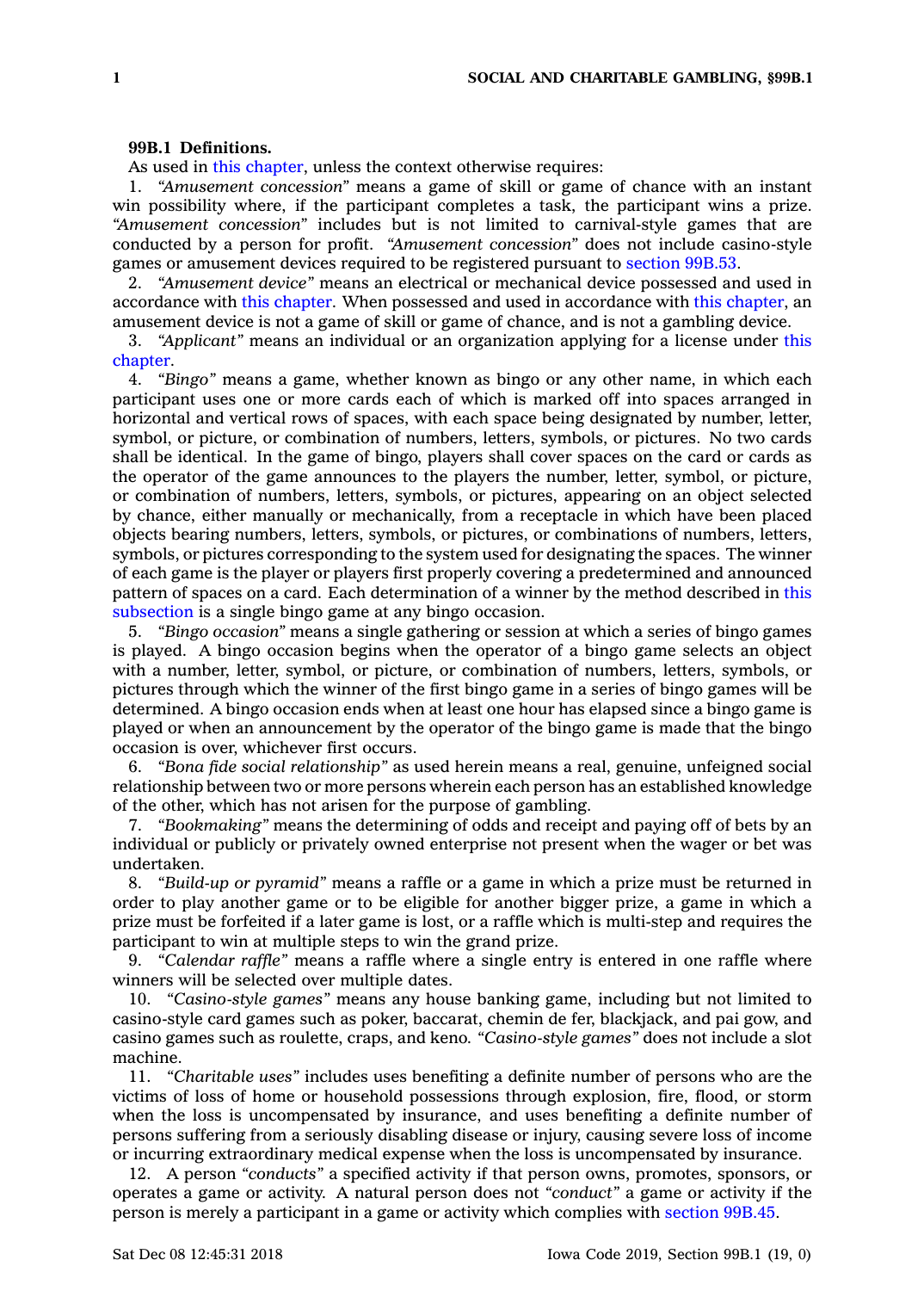13. *"Department"* means the department of inspections and appeals.

14. *"Educational, civic, public, charitable, patriotic, or religious uses"* includes uses benefiting <sup>a</sup> society for the prevention of cruelty to animals or animal rescue league; uses benefiting an indefinite number of persons either by bringing them under the influence of education or religion or relieving them from disease, suffering, or constraint, or by erecting or maintaining public buildings or works, or otherwise lessening the burden of government; and uses benefiting any bona fide nationally chartered fraternal or military veterans' corporation or organization which operates in Iowa <sup>a</sup> clubroom, post, dining room, or dance hall, but does not include the erection, acquisition, improvement, maintenance, or repair of real, personal, or mixed property unless it is used for one or more of the uses described in this [subsection](https://www.legis.iowa.gov/docs/code/99B.1.pdf).

15. *"Fair"* means an annual fair and exposition held by the Iowa state fair board and any fair event conducted by <sup>a</sup> fair under the provisions of [chapter](https://www.legis.iowa.gov/docs/code//174.pdf) 174.

16. *"Gambling"* means any activity where <sup>a</sup> person risks something of value or other consideration for <sup>a</sup> chance to win <sup>a</sup> prize.

17. *"Game night"* means an event at which casino-style games may be conducted, in addition to games of skill and games of chance, within one consecutive twenty-four-hour period.

18. *"Game of chance"* means <sup>a</sup> game whereby the result is determined by chance and the player in order to win completes activities, such as aligning objects or balls in <sup>a</sup> prescribed pattern or order or makes certain color patterns appear. *"Game of chance"* specifically includes but is not limited to bingo. *"Game of chance"* does not include <sup>a</sup> slot machine or amusement device.

19. *"Game of skill"* means <sup>a</sup> game whereby the result is determined by the player's ability to do <sup>a</sup> task, such as directing or throwing objects to designated areas or targets, or by maneuvering water or an object into <sup>a</sup> designated area, or by maneuvering <sup>a</sup> dragline device to pick up particular items, or by shooting <sup>a</sup> gun or rifle.

20. *"Gross receipts"* means the total revenue received from the sale of rights to participate in <sup>a</sup> game of skill, game of chance, bingo, or raffle and admission fees or charges.

21. *"Licensed qualified organization"* means <sup>a</sup> qualified organization that is issued <sup>a</sup> license under this [chapter](https://www.legis.iowa.gov/docs/code//99B.pdf) and that complies with the requirements for <sup>a</sup> qualified organization issued <sup>a</sup> license under this [chapter](https://www.legis.iowa.gov/docs/code//99B.pdf).

22. *"Merchandise"* means goods or services that are bought and sold in the regular course of business. *"Merchandise"* includes lottery tickets or shares sold or authorized under [chapter](https://www.legis.iowa.gov/docs/code//99G.pdf) [99G](https://www.legis.iowa.gov/docs/code//99G.pdf). The value of the lottery ticket or share is the price of the lottery ticket or share as established by the Iowa lottery authority pursuant to [chapter](https://www.legis.iowa.gov/docs/code//99G.pdf) 99G. *"Merchandise"* includes <sup>a</sup> gift card if the gift card is not redeemable for cash.

23. *"Net receipts"* means gross receipts less amounts awarded as prizes and less state and local sales tax paid upon the gross receipts.

24. *"Net rent"* means the total rental charge minus reasonable expenses, charges, fees, and deductions allowed by the department.

25. *"Public uses"* specifically includes dedication of net receipts to political parties as defined in [section](https://www.legis.iowa.gov/docs/code/43.2.pdf) 43.2.

26. *"Qualified organization"* means an organization that has an active membership of not less than twelve persons, does not have <sup>a</sup> self-perpetuating governing body and officers, and meets any of the following requirements:

*a.* Is exempt from federal income taxes under section  $501(c)(3)$ ,  $501(c)(4)$ ,  $501(c)(5)$ , 501(c)(6), 501(c)(7), 501(c)(8), 501(c)(10), or 501(c)(19) of the Internal Revenue Code as defined in [section](https://www.legis.iowa.gov/docs/code/422.3.pdf) 422.3.

*b.* Is an agency or instrumentality of the United States government, this state, or <sup>a</sup> political subdivision of this state.

*c.* Is <sup>a</sup> parent-teacher organization or booster club that is recognized as <sup>a</sup> fund-raiser and supporter for <sup>a</sup> school district organized pursuant to [chapter](https://www.legis.iowa.gov/docs/code//274.pdf) 274 or for <sup>a</sup> school within the school district, in <sup>a</sup> notarized letter signed by the president of the board of directors, the superintendent of the school district, or <sup>a</sup> principal of <sup>a</sup> school within that school district.

*d.* Is <sup>a</sup> political party, as defined in [section](https://www.legis.iowa.gov/docs/code/43.2.pdf) 43.2, or <sup>a</sup> nonparty political organization that